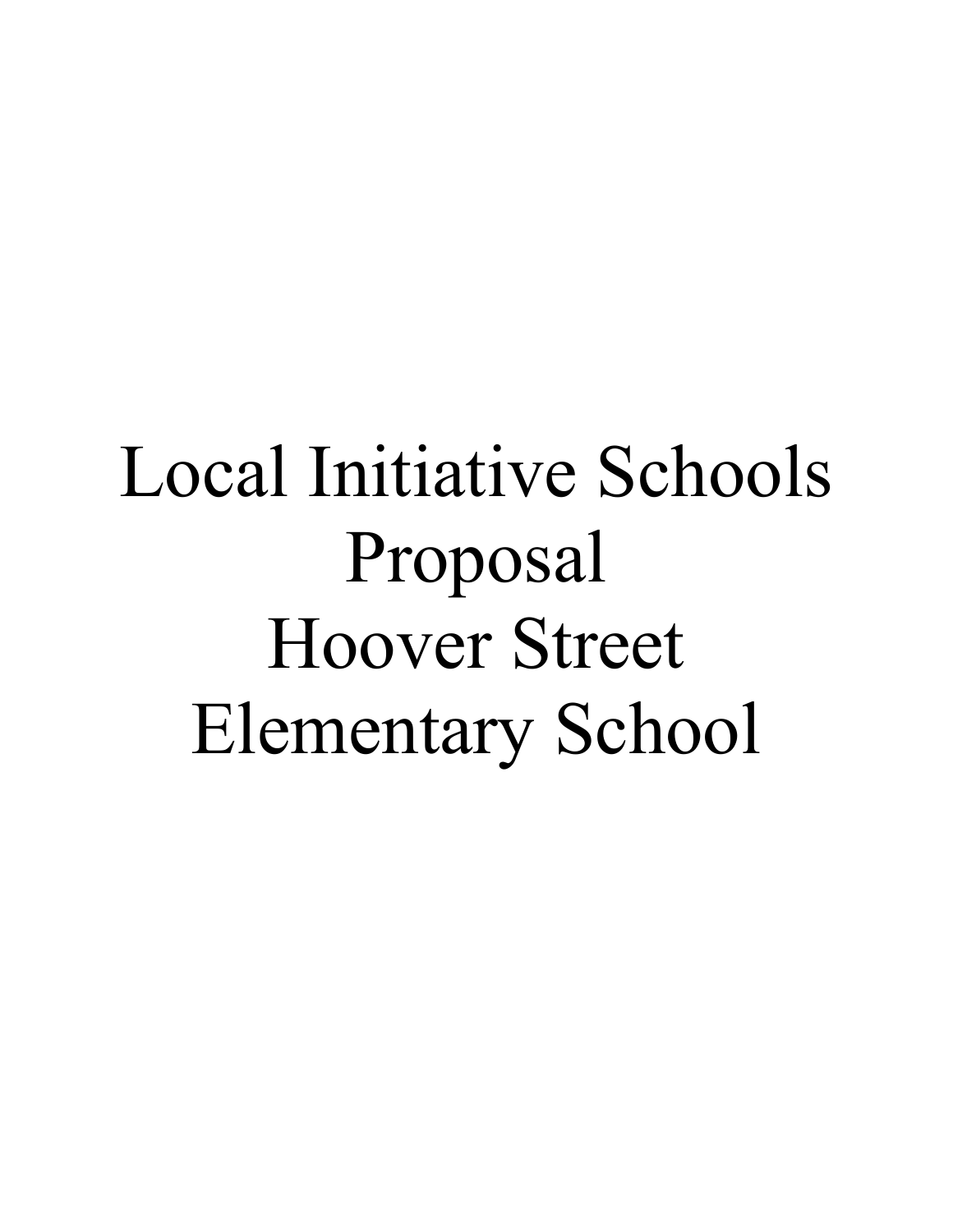# Table of Contents

| <b>I</b> – General Questions                                                                                                                                        |    |
|---------------------------------------------------------------------------------------------------------------------------------------------------------------------|----|
| 1. Vision and Mission                                                                                                                                               | 3  |
| a. Vision                                                                                                                                                           |    |
| b. Mission                                                                                                                                                          |    |
| 2. School Data Profile/ Analysis                                                                                                                                    | 3  |
| a. Current State of Our School                                                                                                                                      |    |
| b. The Central Needs of Our School                                                                                                                                  |    |
| 3. Family and Community Engagement                                                                                                                                  | 5  |
| 4. School Culture and Climate                                                                                                                                       |    |
| a. Academic Culture                                                                                                                                                 |    |
| b. Professional Culture                                                                                                                                             |    |
| 5. Design Team Capacity                                                                                                                                             | 7  |
| II - LIS Instructional Plan                                                                                                                                         |    |
| LIS Waiver #4 - Assessment                                                                                                                                          | 8  |
| LIS Waiver $# 7$ – Professional Development                                                                                                                         | 10 |
| LIS Waiver $# 9 - A$ Requirement for "Mutual Consent"                                                                                                               | 11 |
| Rational For the Autonomous Model Chosen                                                                                                                            | 12 |
| Timeline Year One                                                                                                                                                   | 13 |
| Timelines Years Two and Three                                                                                                                                       | 14 |
| <b>III</b> – Implementation Plan                                                                                                                                    |    |
| <b>Attachments</b>                                                                                                                                                  |    |
| Letter of Intent – Attachment #1                                                                                                                                    |    |
| Petition with Signatures, including Staff Roster – Attachment # 2                                                                                                   |    |
| Written Consent of Principal - Attachment # 3                                                                                                                       |    |
| Voting Results – Attachment $#4$                                                                                                                                    |    |
| <b>Relevant Attachments:</b>                                                                                                                                        |    |
| Current State of Our School – Attachments $# 5 - 6$                                                                                                                 |    |
| Documentation of Parent and Community Engagement and Support -<br>Attachment # $7 - 22$                                                                             |    |
| Community Partners and their support – Attachment $#23$                                                                                                             |    |
| Alliance for the Study of School Climate Survey – Attachment #24                                                                                                    |    |
| Waiver $# 4$ Documentation<br>Grade Level Matrix for ELA and Mathematics – Attachments $#25 - 36$<br>Data Analysis and Reflection Worksheets - Attachments #37 - 41 |    |
| Waiver #7 Documentation                                                                                                                                             |    |

Data Analysis and Reflection Worksheets – Attachments # 42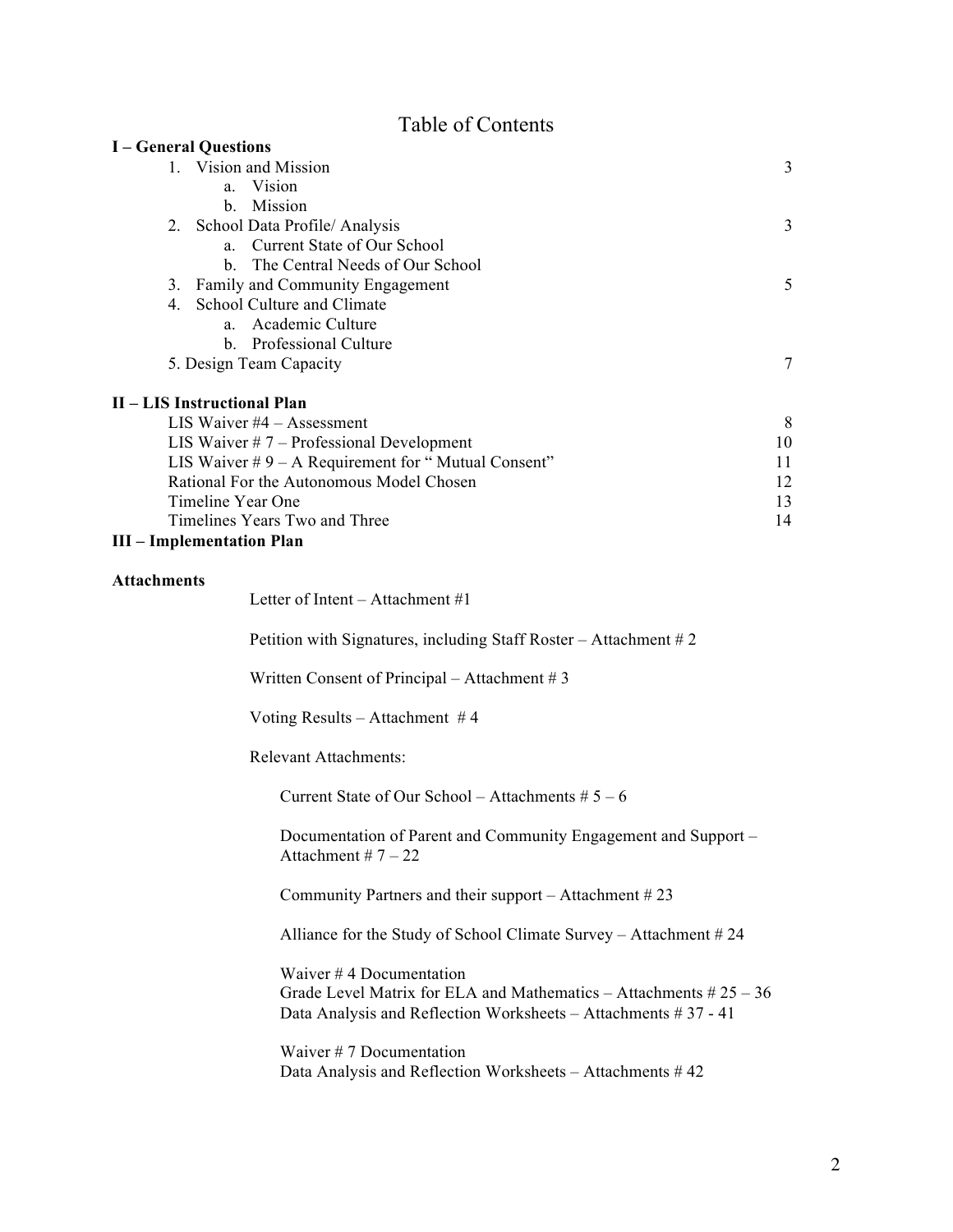## **General Questions**

## **1.Vision and Mission**

## **Vision**

The door to college opens for **ALL** students at Hoover.

#### **Mission**

The mission of Hoover Street ES is to prepare students with the knowledge and capability to address challenges and obstacles in their path toward their goals. The staff encourages students to strive for excellence in all endeavors and to continue to persevere through adversity.

#### **2. School Data Profile/ Analysis**

## **a. Current State of Our School**

#### **Areas of strength and areas of concern**

Hoover St. School has almost 90% English Learners and 100% low socioeconomic students. In sum, we have one overlapping school wide subgroup. Ironically, this group is our strength as well as our continuing area of concern. This is our strength in that we have experienced significantly improved student achievement over the past 5 years. Our continuing concern is over ensuring that our English Learners, who comprise almost our entire school, continue to advance at a steep rate both in English Language Development as well as overall academic achievement. Particularly, we are focusing our attention on our English Learners in grades 3-5, at CELDT level 3.

#### **Trends observed over a period of years (positive and negative)**

The rationale for this waiver request is that our program has been tested for the past four years and has resulted in impressive gains for all Hoover students, including English Learners who comprise almost our entire student body. The following points provide evidence of the effect of our existing program on the achievement of Hoover students.

English Learners at Hoover St. School have experienced significant increases in academic achievement and English Language Development, most recently earning our school a place as one of the 13 LAUSD schools that posted Far Above Predicted achievement for the past 3 years.

Hoover St. School was also named an Honor Roll School, by the California Business for Educational Excellence for being a High Poverty, High Performing, and Achievement Gap Closing School for 2011, 2012 and 2013.

Data displays in attachment # 5 demonstrate the steep incline in AYP results for both ELA and math for EL students (mirroring school wide gains).

Highlighted data points indicate that EL students at Hoover have surpassed results of EL students at "look alike schools" by about 20 percentage points in both ELA and math (based on linear regression). (See attachment  $# 6$ )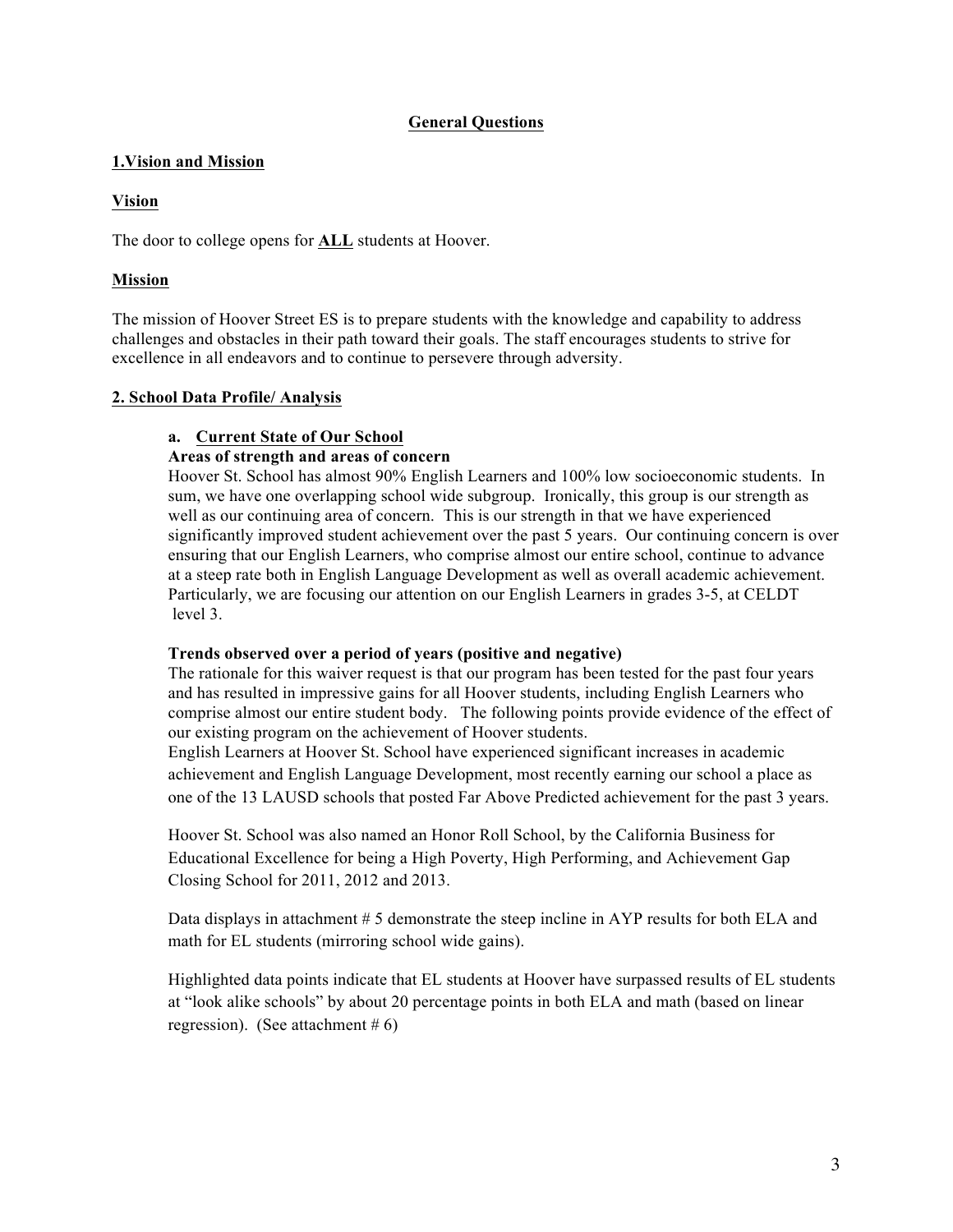#### **b. The Central Needs of Our School**

#### • **Underlying root cause(s) of persistent trends**

Hoover's impressive results are no accident. They are the result of a clearly articulated school plan based on the principles of Response to Intervention for Systems (RTI-S), designed by Dr. Robin Avelar La Salle of PRINCIPAL's Exchange. This state-approved technical support provider adopted Hoover when the current principal was assigned to the school. The RTI-S approach is the conceptual intersection between three research-based initiatives: Data-driven Systems, the Psychology of Turnaround Leadership, and Responsiveness to Intervention.

The innovation extends the Response to Intervention (RTI) model most often associated with individual student interventions to the school unit. Based in the belief that equity is NOT equality, the approach sets up a system where RTI-S is not a prescriptive program, but rather a dynamic process for collecting evidence to monitor performance, to provide feedback, and to adjust the conditions that promote further progress. RTI-S, borrows from RTI the customized approach to intervention that provides a method of tailoring intervention intensity and support strategies to various levels within the system (students, classes, grade-levels, school) though it is applied in a distinctive manner.

The system begins with Curriculum Alignment. Grade-level teams study Common Core Standards and design a calendar of instructional units, with focus standards clusters assigned to each. Common formative assessments, locally developed, are administered after each unit, yielding rich data upon which a grade-level team Data Reflection Session is held using a structured protocol. The data profiles provide teacher teams with clear measures of how well students master focus standards. A variety of re-teaching and extension strategies are discussed and implementation agreements made.

A strong Instructional Framework supports Curriculum Alignment. A grade-level Common Daily Schedules delineate specific timeframes for technical components of the instructional plan for each core subject. Reading/Language Arts includes whole group and small group Target Standards Instruction (TSI) for reading and writing. Math instruction has daily fluency, visualizing, application and reasoning components. ELD aligns directly to the recommendations of the new ELA/ELD state framework, while this year, science appears as a new emphasis this year, to support the Next Generation Science Standards. Each summer, our 95% of our teachers participate in a voluntary Summer Institute to kick off the instructional focus for the year. Instructional coaches and the principal support teachers as they respond to Common Assessment data using specific strategies in each subject area.

#### • **How the school's actions relate back to the mission and vision of the school**

Our school plan relates directly to our school motto: "The door to college opens at Hoover!" Our instruction is rigorous, expecting students to exceed grade-level expectations. As an example, our kindergarteners master a minimum of 100 sight words, read at a First Grade level, and write a complete paragraph with 3 or more sentences while staying on topic and using mostly standard spelling, punctuation, grammar, and accurate penmanship.

#### • **How the results of this analysis ties into the school's implementation plan**  Hoover's Action Plan is revised each year, according to the RTI-S model. Data are disaggregated and analyzed in order to align resources and attention to specific goals.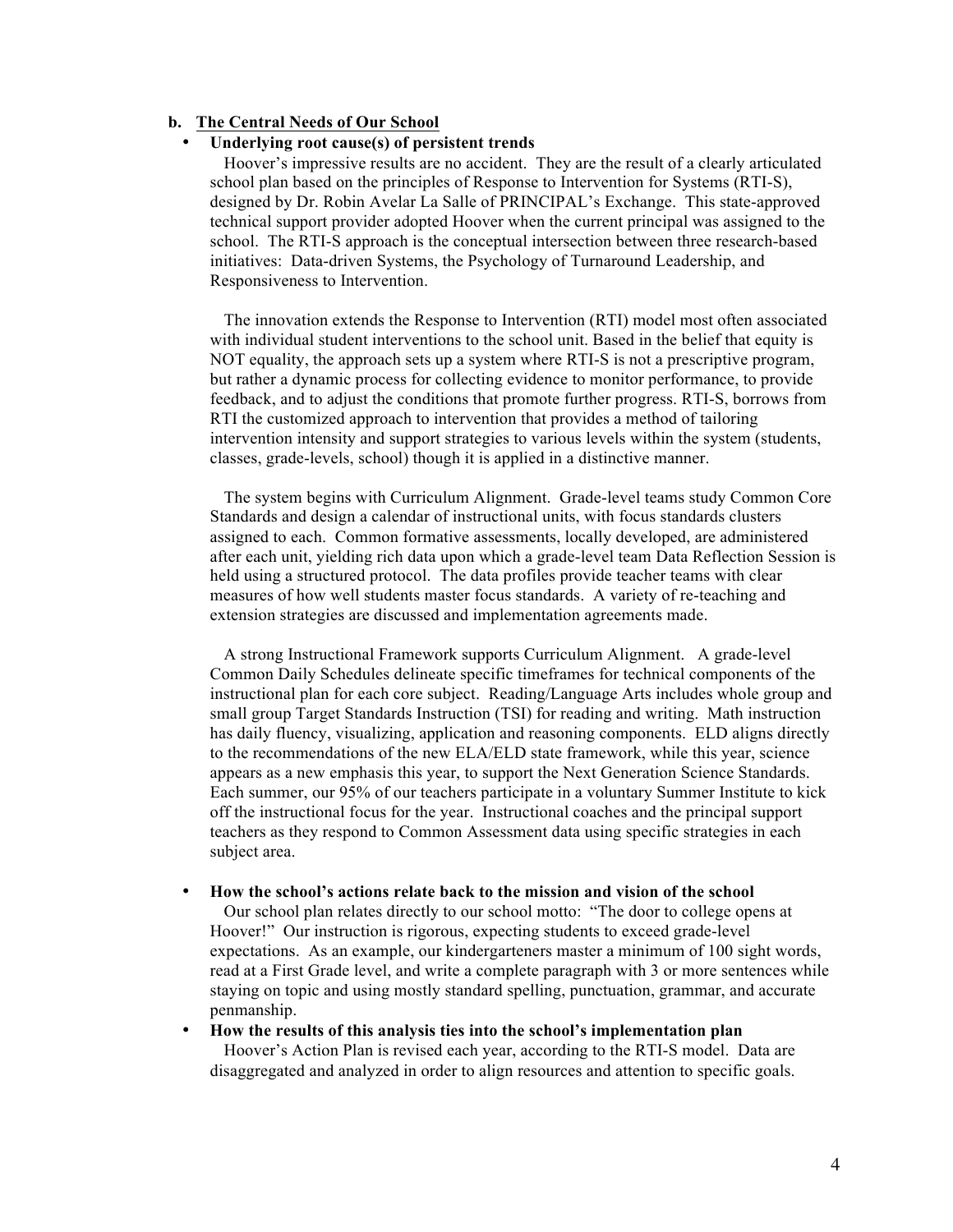### **a. Based on your analysis, please identify the most central and/or urgent needs/challenges that the school seeks to address in order to improve the teaching and learning environment.**

Building on the analysis above, this section should identify 3 to 5 issues that must be addressed for the school's efforts to be successful, including instructional as well as behavioral and operational needs. The issues identified should be key to helping the school achieve its vision of the successful future graduate and the overall vision of the school. It is also important to provide a sound rationale, supported by evidence that leads you to identify these as the school's highest priorities to address.

| <b>Priorities Areas</b> | Focus                                                      | <b>Rationale</b>                                                                                                                                                                                                                                                                                                                                                                                      |
|-------------------------|------------------------------------------------------------|-------------------------------------------------------------------------------------------------------------------------------------------------------------------------------------------------------------------------------------------------------------------------------------------------------------------------------------------------------------------------------------------------------|
| <b>Instructional</b>    | ELD and academic achievement<br>for EL's at CELDT level 3. | The evidence for this comes from the data analysis<br>presented in the previous question. While EL's at<br>Hoover are far exceeding expectations, students at<br>the Intermediate level are not improving at the same<br>rate as others. This is the primary focus of our<br>current Action Plan.                                                                                                     |
| <b>Behavioral</b>       | Be Respectful<br>Be Responsible<br>Be Safe                 | Hoover Street wants to promote a sense of pride.<br>and community for its students. Students,<br>parents, teachers, and staff must work together<br>to create and maintain a respectful, responsible<br>and safe environment. This will then promote<br>exemplary teaching and learning because they<br>have established a school climate that promotes<br>positive behaviors among all stakeholders. |
| <b>Operational</b>      | Safe, clean campus                                         | A safe, clean campus helps students feel comfortable<br>and better able to focus on their work. This helps to<br>eliminate added stress. A safe and clean environment<br>additionally promotes principles that the students can<br>practice at school, in their homes and throughout<br>their lives.                                                                                                  |

The primary issues needing specific attention include:

## **3. Family and Community Engagement**

Hoover Street ES offers parents a variety of ways in which to engage in learning opportunities and support services that would benefit their child. At this time Hoover offers the following programs from the school site: Mind Institute in the home (Jiji Math), Accelerated Reader Parent website and daily notification of student progress, monthly professional development that centers on encouraging parent involvement (see attachment # 7 - 22), and monthly reading logs as requested by the School Site Council in 2012. In conjunction with our 18 community partners Hoover street offers services including medical, dental, vision, counseling for students and their families, and other topics that have previously concerned our parents (see attachment # 23 for community partners).

While all of these services have been both beneficial and valuable to our students and their families, it has come to many of our staff that more could be done to additionally encourage and engage our students' families. In the coming year we would like to institute a monthly morning meeting. Each month on a given day, classrooms would be open for parents to come into the rooms and informally meet with teachers, Appointments would not be necessary and the meetings would be centered on the activities/ target standards occurring at that time in the room. This "Open Door" activity would give parents an opportunity to see their child in the classroom environment and to also give teachers a time to interact with parents in a more relaxed and inviting manner. The usual meetings between parents and staff can be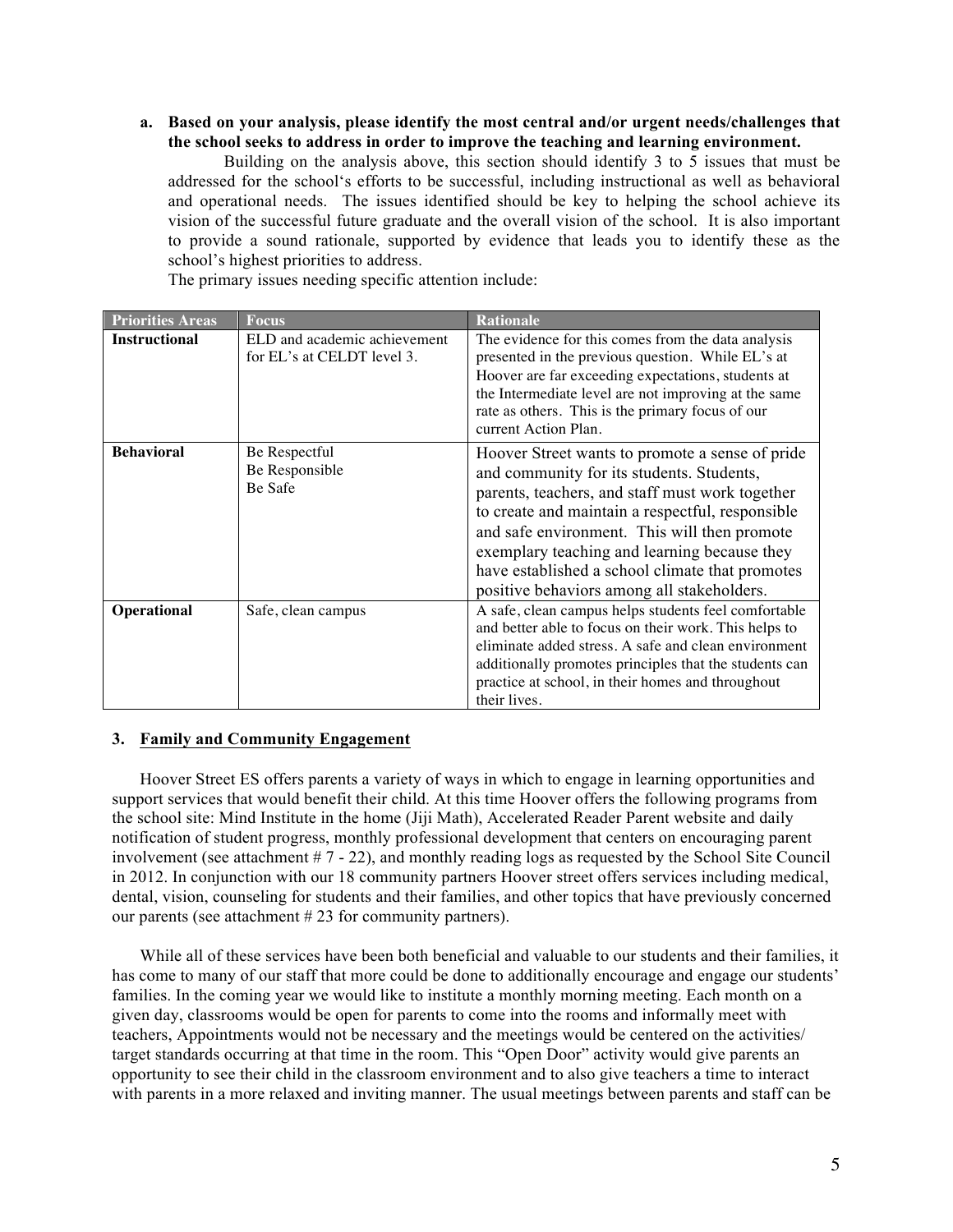stressful for both parties because they normally center on parent conferences or behavior issues. This "Open Door" activity would center on the class as a whole and not on only one student.

In addition to the "Open Door" activity, during the monthly professional development for parents', teachers, from each grade level would be released from their class to attend and answer parent concerns about particular academic issues and/ or topics. Instructional coaches would cover the classroom teachers so that parents could interact with many of the staff, instead of only the out of classroom personnel. In this way we hope to "demystify" the teacher and encourage our parents to have more frequent interactions with the teaching staff. We also know that this would then inspire parents to ask more questions and allow parents to take a more active role in their child's education.

#### **4. School Culture and Climate**

In order to fully identify the areas where Hoover Street ES can successfully create a welcoming and inventive educational community, as well as the growth areas where specific improvements can be addressed we will include a yearly survey of all stakeholders. Through the use of the *Alliance for the Study of School Climate* identify the areas of specific concern. The plan is to engage the cooperative support of teachers, staff, students and the community so that through their participation we can reveal an accurate data-driven narrative of the site. (Attachment  $# 24$ ) The areas where the school climate survey will focus are:

Physical Appearance Faculty Relations Student Interactions Leadership/Decisions Discipline Environment Learning/Assessment Attitude and Culture Community Relations

The data collected from Hoover Street ES will allow our team to examine each of the eight subsections that generates the school's climate. Each group of participants that complete the *Alliance for the Study of School Climate Survey* will generate a score and then be compared against each of the other groups in order to identify both strengths and areas of growth.

#### **a. Academic Culture**

Hoover Street School has recognized the students who have achieved Advanced and Proficient levels on the California Standardized Test in past years. Without these customary recognition ceremonies, we will replace those recognition assemblies with twice yearly assemblies, after parent conferences, which recognize students who achieve "Benchmark" and "Challenge" levels on our Target Standard Assessments. We will include recognition of those students who have moved one or more levels during a grading period. Teachers will also have the option of preforming the recognition ceremony in the classroom for the third grade period of the year. In this way student motivation can be sustained throughout the year and encourage continuous and consistent improvement.

#### **b. Professional Culture**

At this time the faculty of Hoover Street ES convenes weekly within grade level meetings. These meetings focus mainly on planning and implementation of the common core standards through the preplanned Target Standards Matrix designed with the consensus of the grade level during the Hoover Summer Institute. The weekly meetings allow the staff to collaborate on the use of grade level strategies, generate question stems for classroom discussions, prepare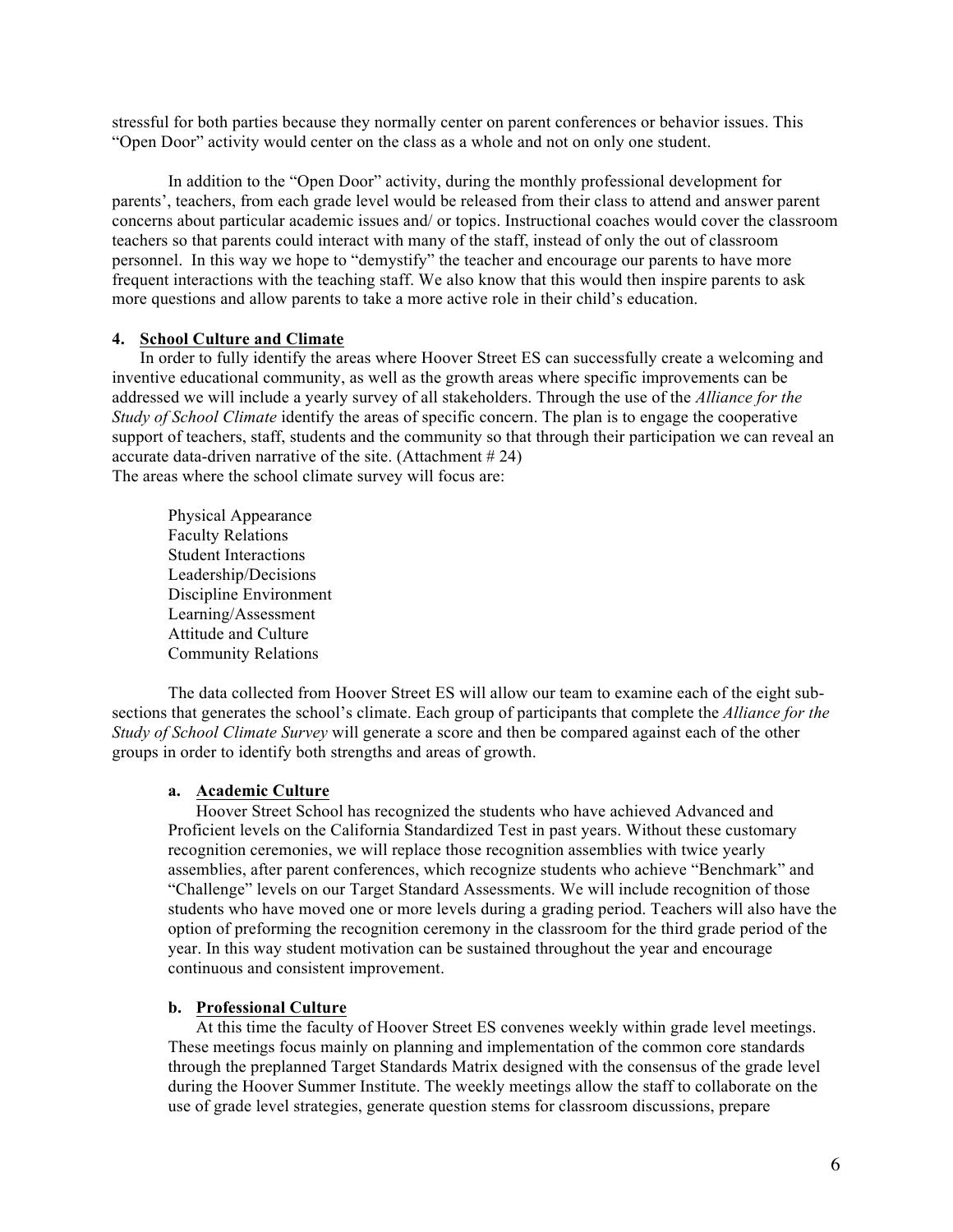Enhanced ELD lessons to correspond with the RLA theme/focus, and to ensure that each classroom is incorporating the agreed upon practices each week. This collaboration has lead to a high level of respect and confidence among grade level teams. With the use the above-mentioned survey, Hoover Street ES can take further strides to provide the best learning environment possible for their students.

## **5. Design Team Capacity**

The staff and parents were invited to participate voluntarily. The following staff and parents are the members of the design team:

## **Martha Avelar – Principal**

Martha Avelar has been the principal of Hoover Street ES for the past 5 years. Prior to being at Hoover, she was an administrator within the district.

## **Claudia Orochena - Response to Intervention Teacher, Parent**

Claudia Orochena is a 16-year veteran at Hoover Street Elementary. She began her career at Hoover ES as a paraprofessional. She was a classroom teacher for 11 years. Ms. Orochena has been the Response to Intervention teacher for the past 5 years. She has both a Masters Degree in Counseling and a Masters degree in Education with an Administrative Credential. Ms. Orochena is also a parent of Hoover Street ES. She has a daughter in the First grade and a son in the Fourth grade.

## **Lee Arsenian – Targeted Student Population Coordinator**

Lee Arsenian is a 27-year veteran of LAUSD. She has been a teacher, mentor, master teacher and professional development leader/facilitator on-site and in the district. She is a twice-certificated National Board Certified teacher and has a Masters degree in Administration. Miss Arsenian is now the Targeted Student Population Coordinator for Hoover Street ES.

## **Marina Salas – Classroom Teacher 2nd Grade**

Marina Salas has been a classroom teacher for 28 years. She has taught grades  $1<sup>st</sup>$  through  $5<sup>th</sup>$  in both bilingual and English Immersion settings. She has been a facilitator for two key parent education courses at Hoover ES: the Healthy Start Program and the Bilingual Cadre, which conducted monthly parent meetings. Ms.. Salas has been a District Instructor for the Pre- Intern Program and the Master Plan Teacher Training Program for CLAD/BCLAD preparation classes. She is a member and intermittent chairperson of the UTLA Bilingual Education Committee and participated in the revision of both the 1996 and 2011 Master Plan program.

## **Marisé Samitier - Classroom Teacher Pre-Kindergarten**

Marisé Samitier has been a classroom teacher for LAUSD for 24 years. She's taught PK through  $5<sup>th</sup>$  grade in both Bilingual and English immersion classrooms. She has extensive experience in Early Childhood Education. Her professional experience includes 2 years as Assistant Professor in the Spanish Department at the University of California Los Angeles teaching Spanish and Literature to undergraduate students. Currently, Ms. Samitier is finishing a Master of Arts in Education as well as the Administrative Credential Program at Cal State Los Angeles. Her goal is to pursue a position as Assistant Principal Elementary Instructional Specialist (APEIS).

## **Alfonso Aguilar – Classroom Teacher 1st Grade, UTLA Chapter Chair**

Alfonso Aguilar has been a classroom teacher in LAUSD for the past 28 years. During those years he has taught Kindergarten through second grade. He was also a Bilingual Coordinator for two years. He has served as a master teacher for UCLA. Mr. Aguilar is the UTLA Chapter Chair for Hoover Street ES.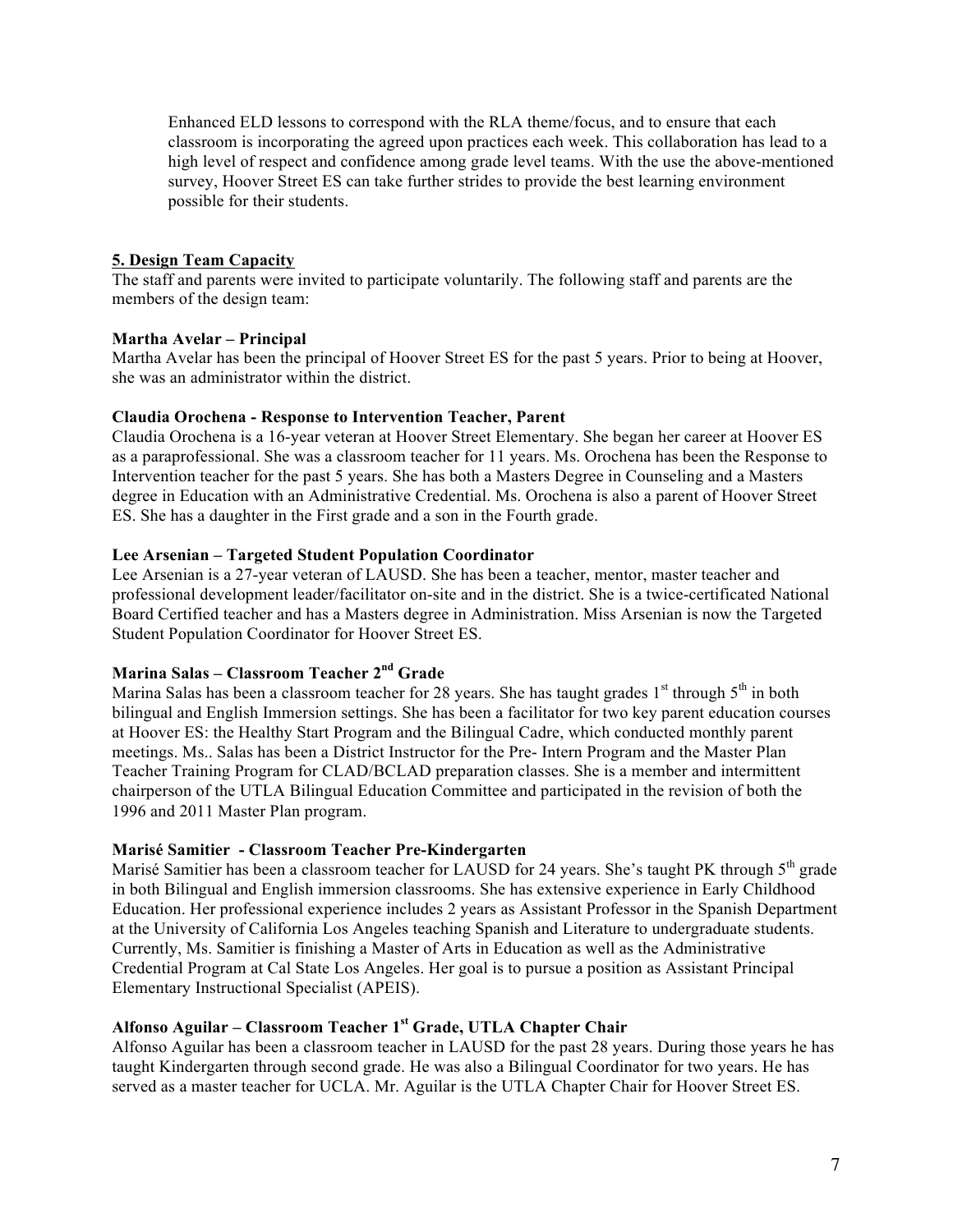## **LIS Instructional Plan**

## **LIS Waiver #4 - Assessment**

Local Initiative Schools have the flexibility to choose and/or develop local interim benchmark assessments, tests, and pacing plans, aligned with and equivalent to District requirements (e.g., Gifted and Talented Education (GATE), algebra placement) and complying with any State and Federal requirement.

## **X Yes, we are selecting this waiver**

## □ No, we are not selecting this waiver

**How will the school use assessment autonomy? Your response should:**

- Describe the school-wide assessment plan that will be used to monitor progress toward the identified instructional goals and to make instructional decisions.
- If you are planning to develop your own assessment, describe the process of development and explain what type of assessments you will use (formative and/or summative). Include a timeline that outlines your plans to develop assessments for the school in the implementation plan.
- Identify the accountability measures and metrics that will be used to evaluate the effectiveness of the school's assessment plan.

Hoover Elementary has implemented locally developed interim assessments for the past 4 years. Part of our comprehensive "Curriculum Alignment" process, our interim assessment system comprises the following:

- 5 assessments per year for ELA
- 5 assessments per year for Math

The assessments follow a Common Core Standards Matrix for each subject and grade. All students including all Students with Disabilities, who do not have a severe cognitive deficit, participate in these interim assessments. The year is divided into 5 teaching periods (about 30 teaching days apart), each emphasizing a Common Core Standards Cluster of 4 focus standards. (Note: Previously, each unit contained 5 target standards, but our new Common Core-aligned versions emphasize depth of knowledge and integration and overlap of standards by assessing a cluster of only primary 4 standards, and supporting them with other related standards through instructional unit planning.) **(**See Attachments # 25-36)

The design of each assessment is as follows:

- 4 primary standards per assessment
- 5 items per standard
- 1 constructed response writing item

The assessments are developed by grade-level teacher during week-long summer institutes, and followed up during scheduled PD and staff meeting times throughout the school year. Hoover Interim Assessments are "of the teachers, by the teachers, and for the teachers," as we like to say. As such, teachers have a great deal of buy-in to the design, which explains the 100% implementation, and the impressive academic gains students have made over the past 4 years.

Items testing grades (grades  $3-5$ , and  $2<sup>nd</sup>$  grade in preparation) include SBAC-like task models. A comprehensive study of the Common Core Standards and the SBAC technical specifications inform the teachers as they identify, modify or create assessment items. Care is taken to ensure that each assessment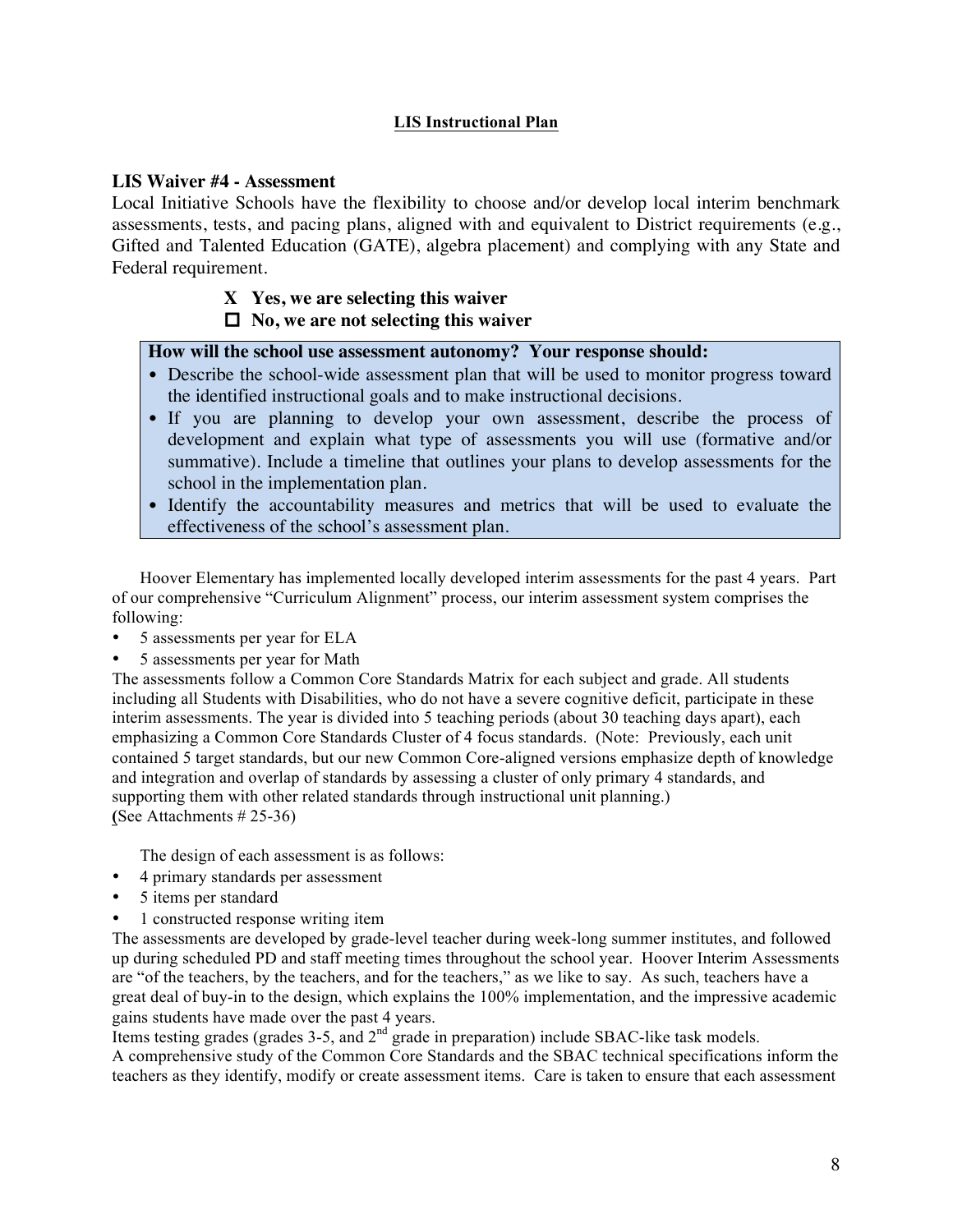represents as many ways as possible to measure a standard, and that each assessment includes items that span the range in DOK difficulty levels.

Interim assessments drive the instructional program at Hoover. After each assessment round, teacher teams engage in a structured Data Reflection Session, facilitated by a coach or grade-level lead teacher. The protocol involves using assessment data to "tell the story" of achievement for the grade, each class, and each significant subgroup (EL, Special Education, and now Foster students to align with LCAP priorities). This transparent and public process includes displaying assessment results on a large poster, with student names places on quadrants based on performance on the assessment. The data story includes analysis of assessment data holistically, by quadrant, as well as disaggregated analysis by subgroup and by standard.

The second portion of the Data Reflection Session is devoted to collaborative instructional planning, for groups or individual students, based on the data story. Hoover teachers select their responsive/intervention strategies from the shared pool of strategies they have developed together during annual professional development sessions.

The final segment of the Data Reflection Session involves teachers making agreements as to what actions/interventions/responses they will implement between the current and the next unit assessment, crafted to affect a particular change in achievement for the entire grade and classes, as well as for individual students or particular groups. Between assessments, teacher meet collaboratively to refine their practice by sharing lessons learned in real time, as they implement their agreements. With 4 years of experience, the Hoover staff has honed its data-analysis and reflection skills such that our Interim Assessment process results in immediate instructional responses at least 5 times per year, and student achievement gains are maximized. **(**See Attachments # 37-41)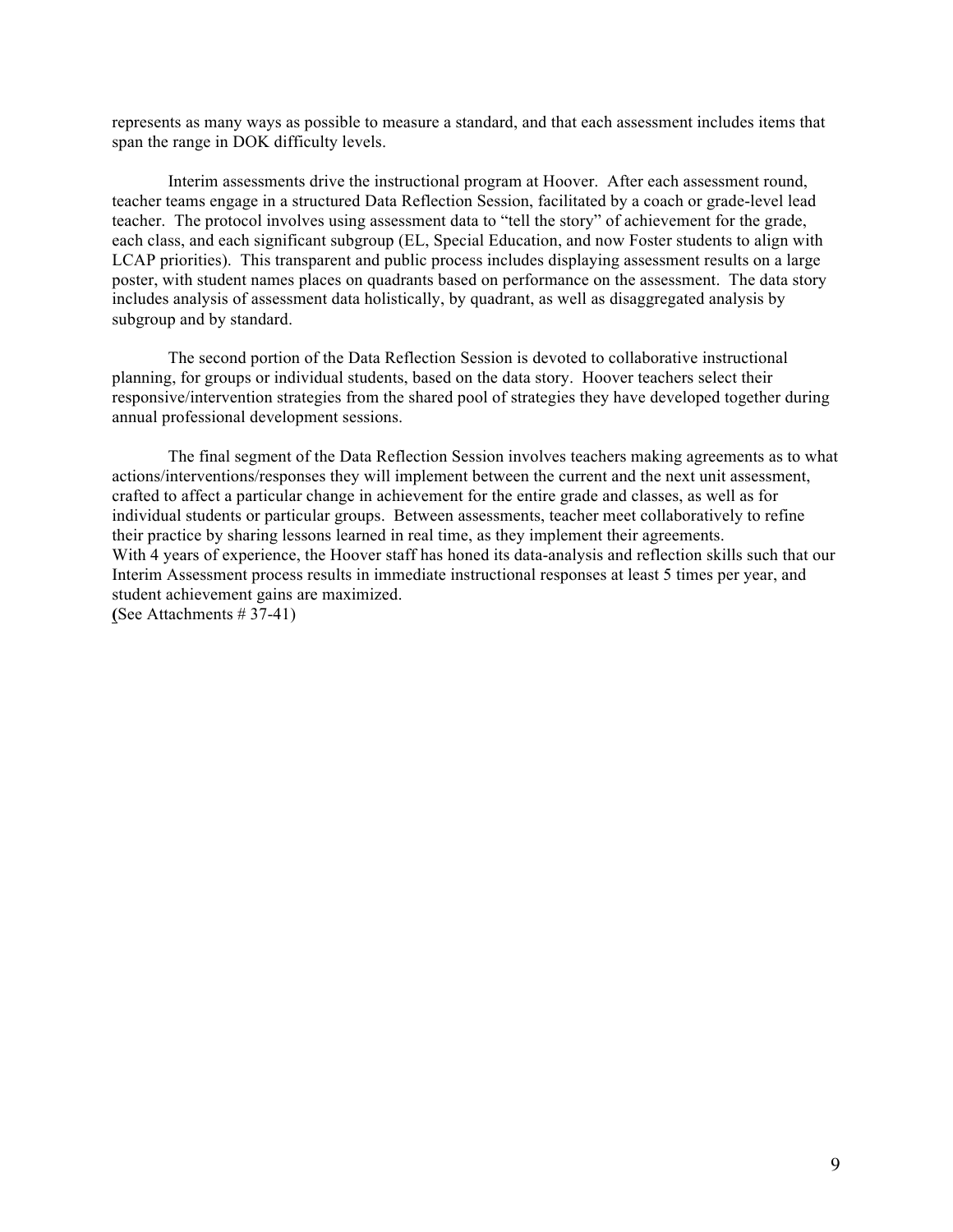## **LIS Waiver #7 - Professional Development**

Local Initiative Schools have the authority and option to design local professional development plans aligned with the school's Instructional Plan/Single Plan for Student Achievement to meet the needs of the students and faculty of the school, except as to training related to legal/compliance mandates. *(All State and Federal mandates remain applicable, as well as court orders and consent decrees.)*

- **X Yes, we are selecting this waiver**
- □ No, we are not selecting this waiver

## **How will the school use professional development autonomy? Your response should**:

- Describe the school's plan to provide high-quality professional development and support/resources to its administrators, teachers, and staff to assist in the implementation of the proposed plan. You can include a PD calendar that outlines the overall structure of PD at your school.
- Identify the accountability measures and metrics that will be used to evaluate the effectiveness of the professional development plan.

Our adopted Technical Support Provider, PRINCIPAL's Exchange, guides our professional development. Each year, our teachers and administrators volunteer to attend a week-long summer institute to kick off the training topic for the year. The following outlines our PD focus areas for the past 5 years:

- o 2010: Curriculum Alignment
	- o Matrix of Target Standards Clusters
	- o Common Assessments
	- o Data Reflection Process
- o 2011: Common Core Reading/Language Arts
	- o Word Study
	- o Whole Group Direct Instruction Standard Lesson
	- o Small Group Leveled Guided Reading and Centers
- o 2012: English Language Development
	- o ELD Leveling and Teaming Structure
	- o ELD Strategies for Lower and Upper Levels
- o 2013: Common Core Writing
	- o Constructed Response
	- o Common Core Morphed Writing Process
	- o Revising and Editing
- o 2014: Common Core Math
	- o Fluency
	- o Visualizing
	- o Application
	- o Reasoning

After kicking off the year with a Summer Institute, teachers spend most Tuesday PDs doing collaborative unit planning. With the school year mostly planned, Professional Development during the year consists of supporting unit-end Data Reflection Sessions, collaborative team planning, PD sessions on topics identified by teachers that related to the yearly focus, and job-embedded coaching conducted by our team of 5 teacher experts.

## **Accountability measures and metrics that will be used to evaluate the effectiveness of the professional development plan.** (Attachment # 42)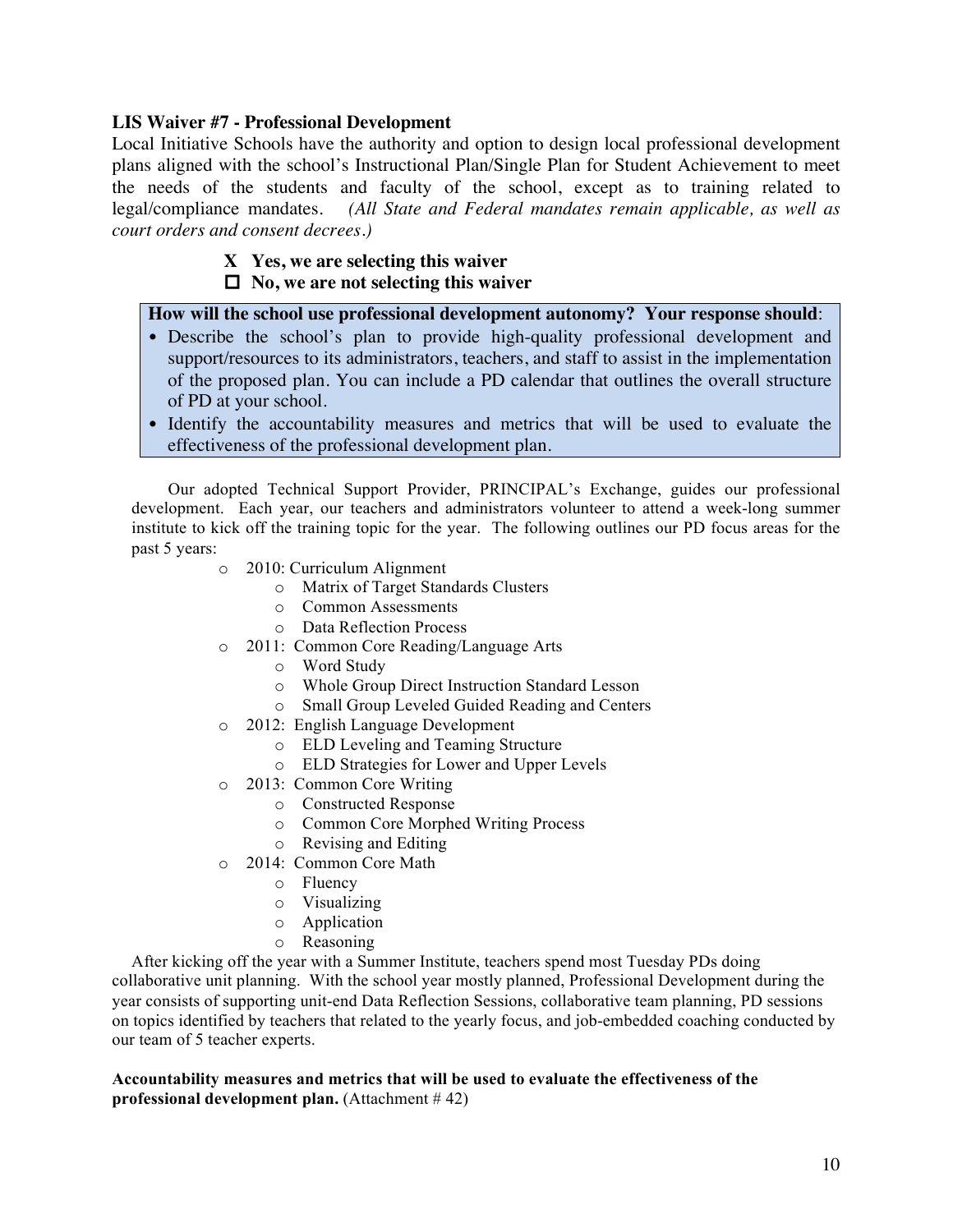## **LIS Waiver #9 - A Requirement for "mutual consent"**

Local Initiative Schools may have a requirement for "mutual consent" by school and applying employees with respect to filling of UTLA-represented and AALA-represented site-based openings at the school. This means no District-mandated priority placements but the school must still comply with return rights or other placement rights to the school that are created by legal mandates or by the District-UTLA Agreement. Local Initiative Schools utilize a Personnel Team designated to participate in staff and principal selection, subject to the independent consent of the Superintendent or designee. All State and Federal mandates remain applicable, as well as court orders and consent decrees. (Review Section I-G in the LSSEI agreement, which gives detail regarding the local selection process)

## **X Yes, we are selecting this waiver**

□ No, we are not selecting this waiver

## **How will the school use staffing autonomy? Your response should:**

Discuss the academic and non-academic staffing necessary to achieve the vision and mission. Describe how the proposed staffing plan will ensure adequate instruction and services to all students. Explain how the proposed staffing structure is necessary for the school to achieve its mission. Describe the criteria and process for principal and teacher selection. Explain how the criterion provided aligns with your school's vision and mission.

Very specific and intensive teacher training has taken place over the last 5 years. It is imperative that any new teachers hired go through a school site committee process which includes a debrief on the Principals Exchange strategic plan and what our expectations are as well as a model lessons which includes a targeted standard focus.

The Personnel Team will oversee faculty openings. The Team will consist of available members of the leadership team including grade level chairs and parents, as well as the UTLA representative. The Personnel Team will also interview the principal and all other administrators. Their top 3 nominations will be submitted to the East Superintendent for final approval.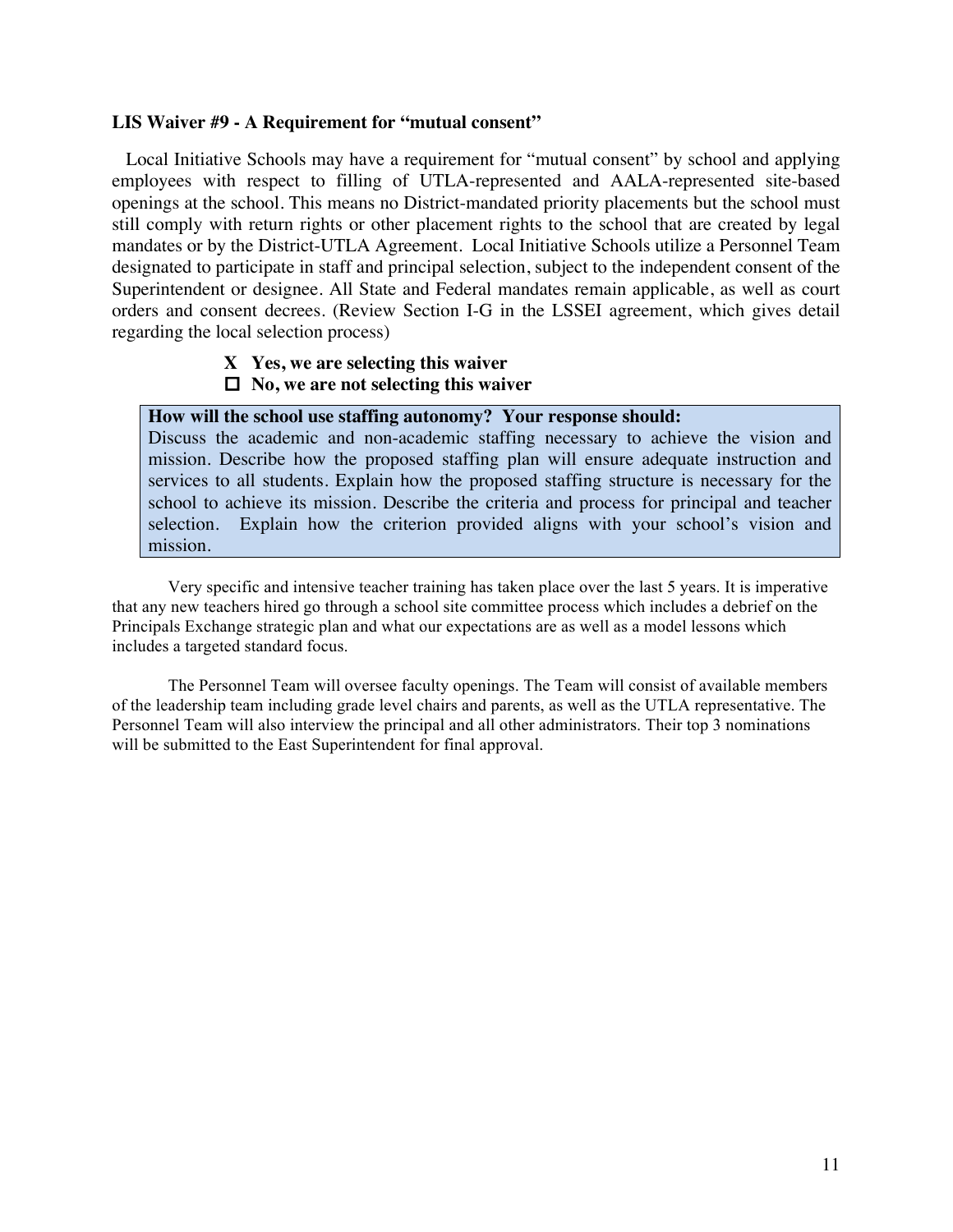#### **Rational For the Autonomous Model Chosen**

#### **Assessments:**

For the past 5 years, Hoover St. School has implemented a locally developed formative assessment plan. Our grade-level teacher teams have studied the standards, and determined which Common Core standards clusters are best taught as a cohesive unit. A calendar of 5 units per year provide the design for common formative assessments that culminate each unit and provide data for Data Reflection Sessions, aimed at creating instructional action plans and interventions for students. We have been administering our own assessments that absolutely drive instruction, as well as district assessments. These assessments are highly valued by staff as they are "of the teachers, by the teachers and for the teachers!" Autonomy on assessments would enable the Hoover staff to spend the maximum amount of time on instruction by eliminating the requirement to administer duplicate systems of assessments.

#### **Staffing:**

Research on school turnaround is compelling on the point that staffing is the most important factor in the success. The disposition of a staff is critical to the ability of a school to transform itself from underperforming to "high flying." After 5 years on the transformational path, our staff is a cohesive team focused on creating a college-going culture and honing our instructional and leadership skills aimed at that goal. Autonomy in staffing decisions, both certificated and classified, is critical to continuing the aggressive rate of our school improvement trajectory. While we have experienced great academic gains, we still have a long way to go before every student is proficient, and strategic staffing decisions are absolutely necessary to the future success of our students.

#### **Professional Development:**

We are in Year 5 of a long-term professional development plan, directed by PRINCIPAL's Exchange, our California State Approved, Technical Support Provider. We have systematically received training and coaching that has prepared us to fully implement a Common Core standards-based program in Language Arts, ELD and math. Our upcoming foci will be Writing and Research Project-based Instruction that includes Next Generation Science. Student Achievement results and classroom observations validate the effectiveness of our PD direction. Autonomy to be allowed to continue our strategic direction, without layering other PD agendas, will facilitate the degree of focus that will be even more necessary as we move toward the next phase of our Common Core implementation.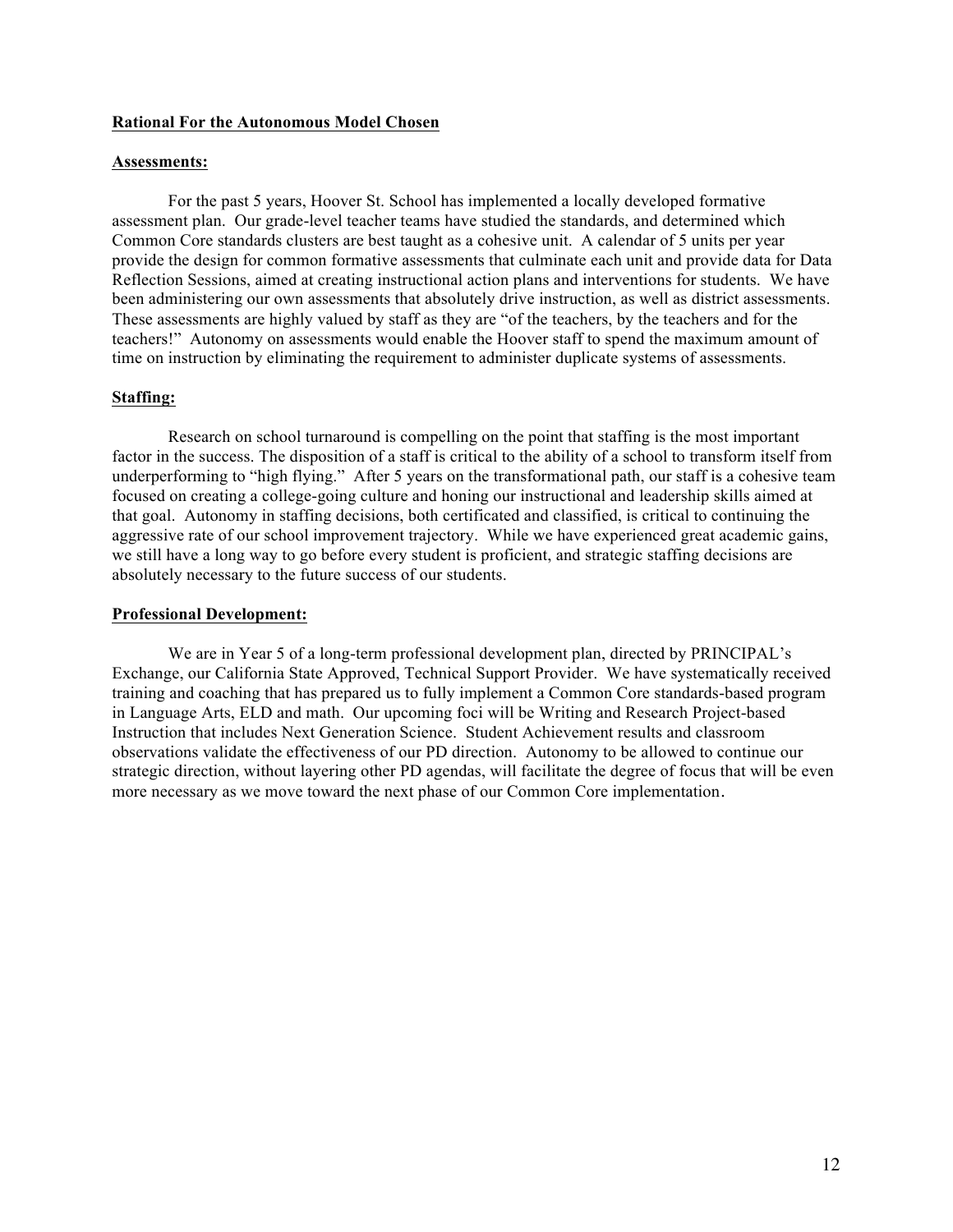## IMPLEMENTATION TEMPLATE

| YEAR ONE TIMELINE:                                                                                           |                                                                              |                                                                                              |                                                                          |                                           |  |  |  |
|--------------------------------------------------------------------------------------------------------------|------------------------------------------------------------------------------|----------------------------------------------------------------------------------------------|--------------------------------------------------------------------------|-------------------------------------------|--|--|--|
|                                                                                                              | <b>PROPOSAL</b><br><b>ELEMENT:</b><br>Waiver #4<br><b>Assessment</b>         | <b>PROPOSAL</b><br><b>ELEMENT:</b><br>Waiver #7<br><b>Professional</b><br><b>Development</b> | <b>PROPOSAL</b><br><b>ELEMENT:</b><br>Waiver #9<br><b>Mutual Consent</b> | <b>PROPOSAL</b><br><b>ELEMENT:</b><br>N/A |  |  |  |
| <b>RESPONSIBILITY</b><br>Who will lead the<br>implementation of this<br>element?                             | Principal<br><b>Instructional Team</b><br><b>Grade-Level Facilitators</b>    |                                                                                              | N/A                                                                      |                                           |  |  |  |
| <b>RESOURCES</b><br>What resources are needed<br>for successful<br>implementation?                           | <b>State and District Websites</b><br><b>RLA. Math Common-Core Framework</b> |                                                                                              | N/A                                                                      |                                           |  |  |  |
| <b>EVIDENCE OF</b><br><b>SUCCESS</b><br>How will you know you are<br>making progress post<br>implementation? | <b>Metacognition Data</b><br><b>Reflection Data</b><br>Attachments #29 - 33  |                                                                                              | Classroom<br>Observations                                                |                                           |  |  |  |
| <b>EVALUATION</b><br><b>PROCESS</b><br>What mechanisms will you<br>use to measure progress?                  | <b>Metacognition Data</b><br><b>Reflection Data</b><br>Attachments #29 - 33  |                                                                                              | N/A                                                                      |                                           |  |  |  |

• **Include as many columns/pages as necessary to address the various elements of the proposal.**